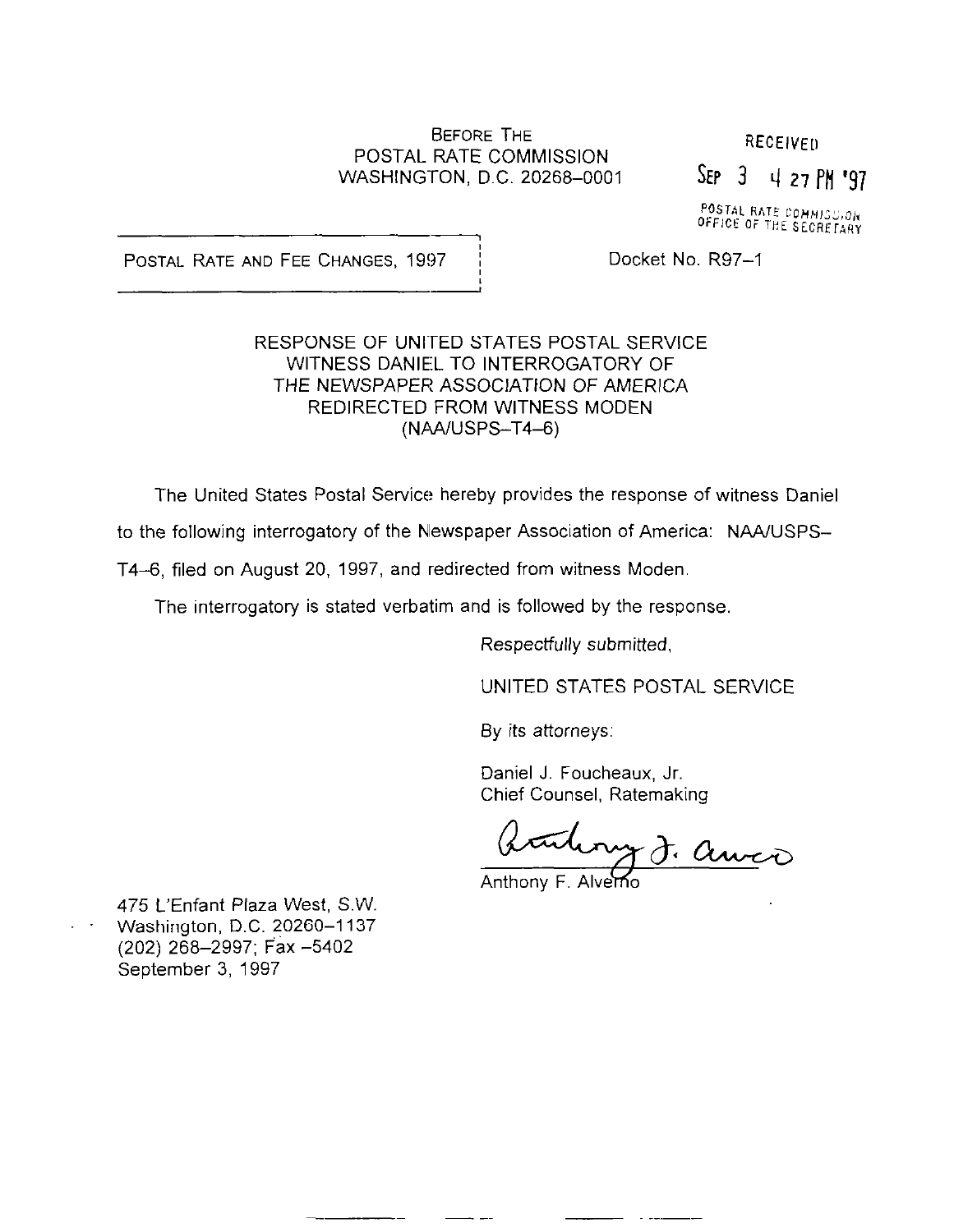### RESPONSE OF U.S. POSTAL SERVICE WITNESS DANIEL TO INTERROGATORY OF NEWSPAPER ASSOCIATION OF AMERICA REDIRECTED FROM WITNESS MODEN

NAAIUSPS-T4-6. Please refer to your direct testimony at page 8, lines 19-23. What is the Postal Service's unit cost of barcoding a non-barcoded ECR basic letter?

# RESPONSE:

The model cost of barcoding a letter can vary between 0.7107 cent if a MLOCR can successfully barcode the letter to 3.538 cents if the letter also requires RBCS and LMLM processing to successfully barcode the letter (0.7107 cent for MLOCR, 1.7525 cents for RBCS, 0.7187 cent for LMLM, and 0.3561 cent for BCS-OSS). However, these costs should not be confused with the total mail processing costs of processing a barcoded ECR basic letter.

منداني المد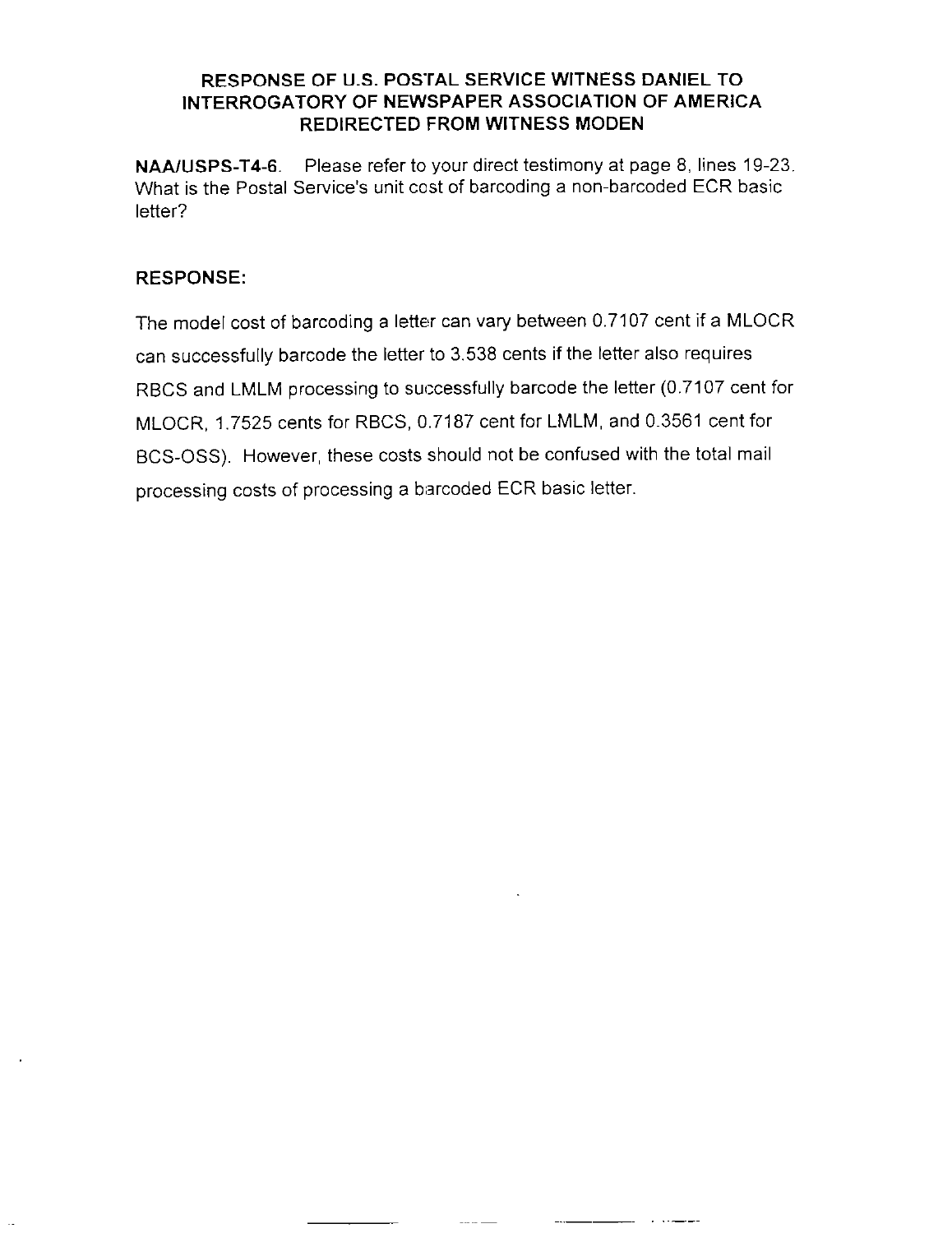## DECLARATION

I, Sharon Daniel, declare under penalty of perjury that the foregoing answers are true and correct, to the best of my knowledge, information, and belief.

Stam Dan SHARON DANIEL

Dated: September 3, 1997 -

 $\label{eq:2} \frac{1}{2\sqrt{2}}\sum_{i=1}^{n-1}\frac{1}{2\sqrt{2}}\int_{0}^{1}d\vec{r}^{\prime}d\vec{r}^{\prime}$ 

المستور